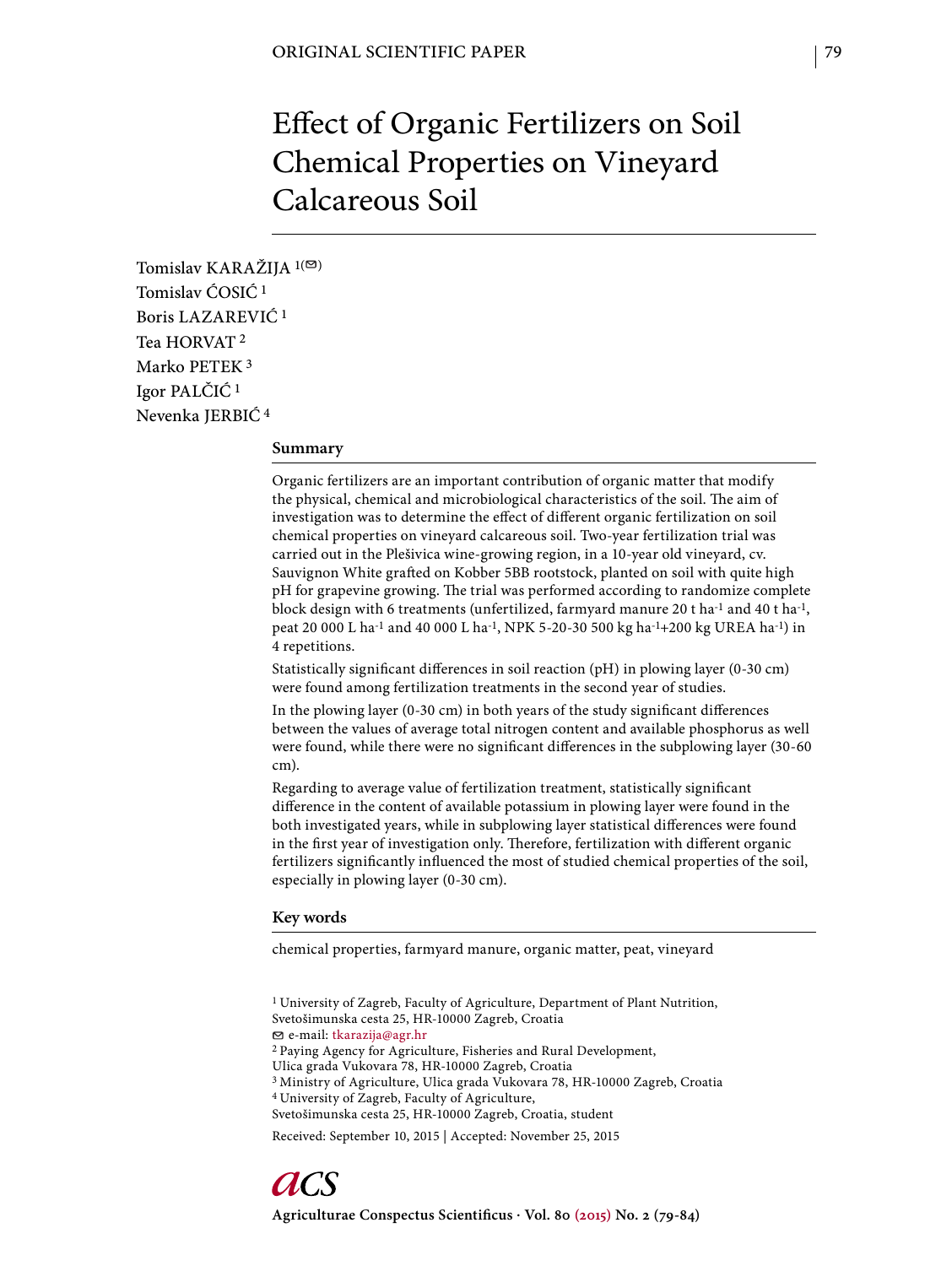# **Introduction**

Soils of the Plešivica vine-growing region (Croatia) are of heavy mechanical composition, low air capacity, and high CaO content; all this favours formation of  $\mathrm{HCO_3^{2-}}$  ions, which cause disturbances in the uptake of biogenic elements and different types of chlorosis (Petek et al., 2008). Furthermore, the most common rootstocks in that sub-region are SO4 and Kober BB which are very sensitive to the increased amount of the total and active lime which leads to occurrence of chlorosis and necrosis on the vine due to reduced supply of biogenic elements (Herak Ćustić et al., 2009).

According to Herencia et al. (2008), application of organic materials influences on the distribution of biogenic elements as well as better accessibility of microelements to plants.

Furthermore, the use of organic fertilizers is associated with the desired characteristics of the soil, including a greater capacity for water, cation exchange capacity, and lower soil bulk density. Also, organic matter stimulate growth and development of beneficial microorganisms (Doran, 1995; Bulluck et al., 2002 according to Kaur et al., 2005).

Addition of organic matter to soil may result in increases or decreases in soil pH, depending on the influence which the addition has on the balance of the various processes which consume and release protons (Baldock and Nelson, 2000).

The complexation of inorganic cations by soil organic materials can increase availability of insoluble mineral P through complexation of Fe<sup>3+</sup> and Al<sup>3+</sup> in acid soil and Ca<sup>2+</sup> in calcareous soil, competition for P adsorption sites, and displacement of adsorbed P (Stevenson, 1994; Cajuste et al., 1996, according to Baldock and Nelson, 2000). Also, Kaur et al. (2005) allegation that application of farmyard manure or polutry manure improved the soil organic C, total N, P and K status. Futhermore, application of manure resulted in an increase in soil mineral content as compared to control treatment and in general the elements such as N, P, K, Fe, Zn, Mn, Cu, Cd and Pb in the soil, were increased by increasing the rate of manure, also organic matter was improved by manure application, while soil pH was lowered (Abebe, 2001 according to Abu-Zahra and Tahboub (2008).

Comparing the 14 long-term (20-120 years) fertilization trials (mineral fertilizers and organic fertilizers: manure, slurry and green manure) Edmeades (2003) concludes that there is no consistent impact of organic fertilizers on the change of pH in the soil. However, the application of organic fertilizers leads to enrichment of the plowing layer with phosphorus and potassium, and sometimes calcium and magnesium, but the same author warns that the long term application of organic fertilizers in relation to the mineral fertilizers may cause excessive enrichment of the soil with some nutrients, especially phosphorus, potassium, calcium and magnesium in the plowing layer, and nitrate nitrogen, calcium and magnesium in the subplowing layer.

On the other hand, after 34 years of application of different fertilizers (green manure, cereal straw, manure 35 and 70 t ha-1 every three years and slurry 60  $m<sup>3</sup>$  ha<sup>-1</sup> every three years, and four doses of mineral nitrogen) Maltas et al. (2012) concluded that organic fertilizers had no significant impact on major chemical properties of the soil, exept on the content of trace elements.

The aim of this investigation was to determine the effect of different organic fertilization on soil chemical properties on vineyard calcareous soil.

## **Materials and methods**

The fertilization trial was set up on Plešivica wine-growing region, Borička location (northwestern Croatia), in a 10-year old vineyard, on grapevine (*Vitis vinifera* L.) cv. Sauvignon White grafted on Kobber 5BB rootstock, planted on soil with quite high pH for grapevine growing (p $H_{H2O}$  8.02), containing 2.81 mg P<sub>2</sub>O<sub>5</sub> 100 g<sup>-1</sup> soil, 13.53 mg K<sub>2</sub>O 100 g<sup>-1</sup> soil and 13.5 % CaO. The two-year trial was set up according to randomize complete block design with 6 treatments (unfertilized, farmyard manure 20 t ha<sup>-1</sup> and 40 t ha<sup>-1</sup>, peat 20 000 L ha<sup>-1</sup> and 40 000 L ha-1, NPK 5-20-30 500 kg ha-1+2x100 kg UREA ha-1) in 4 repetitions. Soil chemical properties were determined in layers at 0-30 and 30-60 cm depths at the end of each growing season (October). The monitored soil chemical properties were: soil pH, organic matter, total nitrogen content, plant available phosphorus (P) and plant available potassium (K). Soil reaction was determined electrometrically by using combined electrode in a suspension of soil and water in a ratio of 1:2.5 (active acidity) (HRN ISO 10390:2004). Organic matter was determined by determination of organic carbon (HRN ISO 14235:1998). Total soil nitrogen was determined by the Kjeldahl method (AOAC, 1995). Plant available phosphorus and potassium were determined by ammonium-lactate extraction (Egner et al., 1960). Phosphorus was determined by using a spectrophotometer and potassium by using a flame-photometer. Statistical data analyses were performed using the SAS 8.2 System (2002-2003).

# **Results**

## **Soil reaction (pH)**

Average values of the  $\text{pH}_{\text{KCl}}$  at two depts (0-30 and 30-60 cm) at the end of the growing season are presented in Tables 1 and 2.

Considering the average value of fertilization treatments, statistically significant differences were found in the second year of investigation in plowing layer (0-30 cm).

Fertilization treatment with acidic peat (40 000 L ha<sup>-1</sup>) significantly affected the reduction of the soil pH value (7.14), while the highest value was recorded on treatment with 40 t ha-1 manure (7.23).

According to the two-year average values of the fertilization treatments, the lowest pH value (7.19) in plowing layer (0-30 cm) was determined in fertilization treatment with 20 000 L ha-1 and  $40000$  L ha<sup>-1</sup> acidic peat, while significantly highest pH values were recorded at fertilization with 20 and 40 t ha-1 manure (7.25 and 7.26, respectively).

In subplowing layer influence of fertilization treatments was lower, so there were no significant differences between determined pH values by years (Table 2).

#### Organic matter

Average values of the content of organic matter in the soil at the end of the growing season (harvest) are shown in Tables 3 and 4.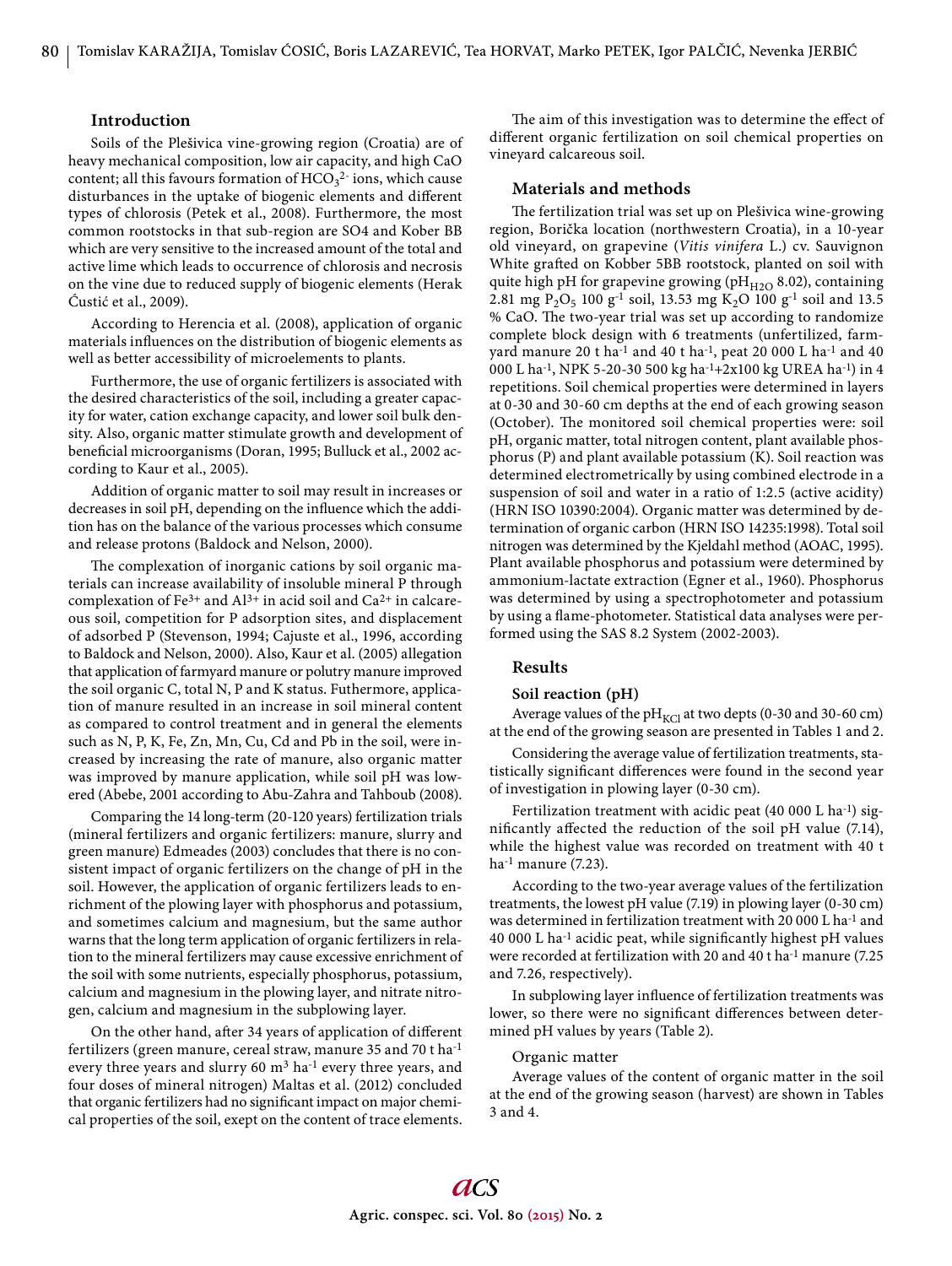| Table 1. Soil reaction (pH) according to fertilization |
|--------------------------------------------------------|
| treatments and years of research at depth of 0-30 cm   |

| Fertilization treatments            | $pH_{\text{KCl}}$ (0-30 cm) |                   |                   |
|-------------------------------------|-----------------------------|-------------------|-------------------|
|                                     | $1st$ year                  | $2nd$ year        | Average           |
| Unfertilized                        | 7.28a                       | 7.18 ab           | 7.22ab            |
| Manure 20 t ha <sup>-1</sup>        | 7.32a                       | 7.18 ab           | 7.25a             |
| Manure 40 t ha <sup>-1</sup>        | 7.30 a                      | 7.23a             | 7.26a             |
| Peat 20 000 L ha <sup>-1</sup>      | 7.22a                       | 7.17 ab           | 7.19 <sub>b</sub> |
| Peat 40 000 L ha <sup>-1</sup>      | 7.25a                       | 7.14 <sub>b</sub> | 7.19 <sub>b</sub> |
| 500 kg ha <sup>-1</sup> NPK 5-20-30 | 7.26a                       | 7.18 ab           | 7.22 ab           |
| $+200$ kg ha <sup>-1</sup> UREA     |                             |                   |                   |

Means accompanied by different letters in the same year of sampling are significantly different according to Tukey's HSD test (P≤0.05).

**Table 2.** Soil reaction (pH) according to fertilization treatments and years of research at depth of 30-60 cm

| Fertilization treatments                                               | $pH_{\text{KCl}}$ (30-60 cm) |            |                   |
|------------------------------------------------------------------------|------------------------------|------------|-------------------|
|                                                                        | $1st$ year                   | $2nd$ year | Average           |
| Unfertilized                                                           | 7.24a                        | 7.19a      | 7.21 <sub>b</sub> |
| Manure 20 t ha <sup>-1</sup>                                           | 7.29a                        | 7.19a      | $7.24$ ab         |
| Manure 40 t ha <sup>-1</sup>                                           | 7.32a                        | 7.23a      | 7.27a             |
| Peat 20 000 L ha <sup>-1</sup>                                         | 7.22a                        | 7.18 a     | 7.20 <sub>b</sub> |
| Peat 40 000 L ha <sup>-1</sup>                                         | 7.23a                        | 7.16 a     | 7.19 <sub>b</sub> |
| 500 kg ha <sup>-1</sup> NPK 5-20-30<br>$+200$ kg ha <sup>-1</sup> UREA | 7.22a                        | 7.19a      | 7.21 <sub>b</sub> |

Means accompanied by different letters in the same year of sampling are significantly different according to Tukey's HSD test (P≤0.05).

**Table 3.** Content of organic matter according to treatments and years of research at depth of 0-30 cm

| Fertilization treatments                                             | % organic matter(0-30 cm) |            |         |
|----------------------------------------------------------------------|---------------------------|------------|---------|
|                                                                      | $1st$ year                | $2nd$ year | Average |
| Unfertilized                                                         | 2.33a                     | 2.17a      | 2.25a   |
| Manure 20 t ha <sup>-1</sup>                                         | 2.17a                     | 2.41a      | 2.29a   |
| Manure 40 t ha <sup>-1</sup>                                         | 2.99a                     | 1.98a      | 2.48a   |
| Peat 20 000 L ha <sup>-1</sup>                                       | 2.63a                     | 2.12a      | 2.38a   |
| Peat 40 000 L ha <sup>-1</sup>                                       | 2.87a                     | 1.73a      | 2.30a   |
| 500 kg ha <sup>-1</sup> NPK 5-20-30<br>+200 kg ha <sup>-1</sup> UREA | 2.32a                     | 2.04a      | 2.18a   |

Means accompanied by different letters in the same year of sampling are significantly different according to Tukey's HSD test (P≤0.05).

**Table 4.** Content of organic matter according to fertilization treatments and years of research at depth of 30-60 cm

| Fertilization treatments                                             | % organic matter (30-60 cm) |            |         |
|----------------------------------------------------------------------|-----------------------------|------------|---------|
|                                                                      | $1st$ year                  | $2nd$ year | Average |
| Unfertilized                                                         | 1.91a                       | 1.85a      | 1.88 a  |
| Manure 20 t ha <sup>-1</sup>                                         | 1.76a                       | 1.96a      | 1.86a   |
| Manure 40 t ha <sup>-1</sup>                                         | 2.46a                       | 1.70a      | 2.08a   |
| Peat 20 000 L ha <sup>-1</sup>                                       | 1.97a                       | 1.90a      | 1.94 a  |
| Peat 40 000 L ha <sup>-1</sup>                                       | 2.18a                       | 1.48 a     | 1.83 a  |
| 500 kg ha <sup>-1</sup> NPK 5-20-30<br>+200 kg ha <sup>-1</sup> UREA | 1.77a                       | 2.07a      | 1.92a   |

Means accompanied by different letters in the same year of sampling are significantly different according to Tukey's HSD test (P≤0.05).

In both years of research there were no significant differences between average values of the content of organic matter.

However, in two-year average values, the relatively highest content of organic matter was recorded at fertilization with 40 t ha<sup>-1</sup> manure (2.48% at a depth of 0-30 cm and 2.08% at a depth of 30-60 cm). On the other side, the relatively lowest value of content of organic matter were recorded at fertilization with 500 kg ha-1 NPK 5-20-30 + 200 kg ha-1 UREA (2.18%) in plowing layer, and at fertilization with 40 000 L ha -1 acidic peat in subplowing layer (1.83%).

## **Nitrogen**

Average values of total nitrogen (% N) in the soil at the end of the growing season (harvest) are presented in Tables 5 and 6.

In the plowing layer (0-30 cm) in both years of the study there were significant differences between the average content of total nitrogen, while in subplowing layer (30-60 cm) were no statistically significant differences. After the first growing season, the highest content of total nitrogen (0.21%) was recorded at fertilization with 500 kg ha<sup>-1</sup> NPK 5-20-30 + 200 kg ha<sup>-1</sup> UREA, while in second year, the highest content of determined total nitrogen values were recorded at three fertilization treatments: 40 t ha-1 manure (0.19% N), 40 000 L ha-1 acidic peat (0.19% N), and 500 kg ha-1 NPK 5-20-30 + 200 kg ha-1 UREA (0.18% N).

In both years of research the lowest content of total nitrogen were determined in the control treatment (0.15 and 0.13% N, respectively) and treatment with 20 t ha-1 manure (0.15 and 0.14% N, respectively).

**Table 5.** Content of total nitrogen (% N) according to fertilization treatments and years of research at depth of 0-30 cm

| Fertilization treatments                                             | $% N(0-30 cm)$     |                   |                   |
|----------------------------------------------------------------------|--------------------|-------------------|-------------------|
|                                                                      | $1st$ year         | $2nd$ year        | Average           |
| Unfertilized                                                         | 0.15c              | 0.13 <sub>b</sub> | 0.14c             |
| Manure 20 t ha <sup>-1</sup>                                         | 0.15c              | 0.14 <sub>b</sub> | 0.15c             |
| Manure $40$ t ha <sup>-1</sup>                                       | 0.20ab             | 0.19a             | 0.19a             |
| Peat 20 000 L ha <sup>-1</sup>                                       | 0.17 <sub>bc</sub> | $0.16$ ab         | 0.17 <sub>b</sub> |
| Peat 40 000 L ha <sup>-1</sup>                                       | 0.20ab             | 0.19a             | 0.19a             |
| 500 kg ha <sup>-1</sup> NPK 5-20-30<br>+200 kg ha <sup>-1</sup> UREA | 0.21a              | 0.18a             | 0.19a             |

Means accompanied by different letters in the same year of sampling are significantly different according to Tukey's HSD test ( $P \le 0.05$ ).

**Table 6.** Content of total nitrogen (% N) according to fertilization treatments and years of research at depth of 30-60 cm

| Fertilization treatments                                             |            | $% N(30-60 cm)$ |           |
|----------------------------------------------------------------------|------------|-----------------|-----------|
|                                                                      | $1st$ year | $2nd$ year      | Average   |
| Unfertilized                                                         | 0.14a      | 0.14a           | 0.14c     |
| Manure 20 t ha <sup>-1</sup>                                         | 0.16a      | 0.15a           | 0.16ab    |
| Manure 40 t ha <sup>-1</sup>                                         | 0.18a      | 0.16a           | 0.17a     |
| Peat 20 000 L ha <sup>-1</sup>                                       | 0.15a      | 0.14a           | $0.14$ bc |
| Peat 40 000 L ha $^{-1}$                                             | 0.16a      | 0.16a           | 0.16ab    |
| 500 kg ha <sup>-1</sup> NPK 5-20-30<br>+200 kg ha <sup>-1</sup> UREA | 0.15a      | 0.13a           | $0.14$ bc |

Means accompanied by different letters in the same year of sampling are significantly different according to Tukey's HSD test (P≤0.05).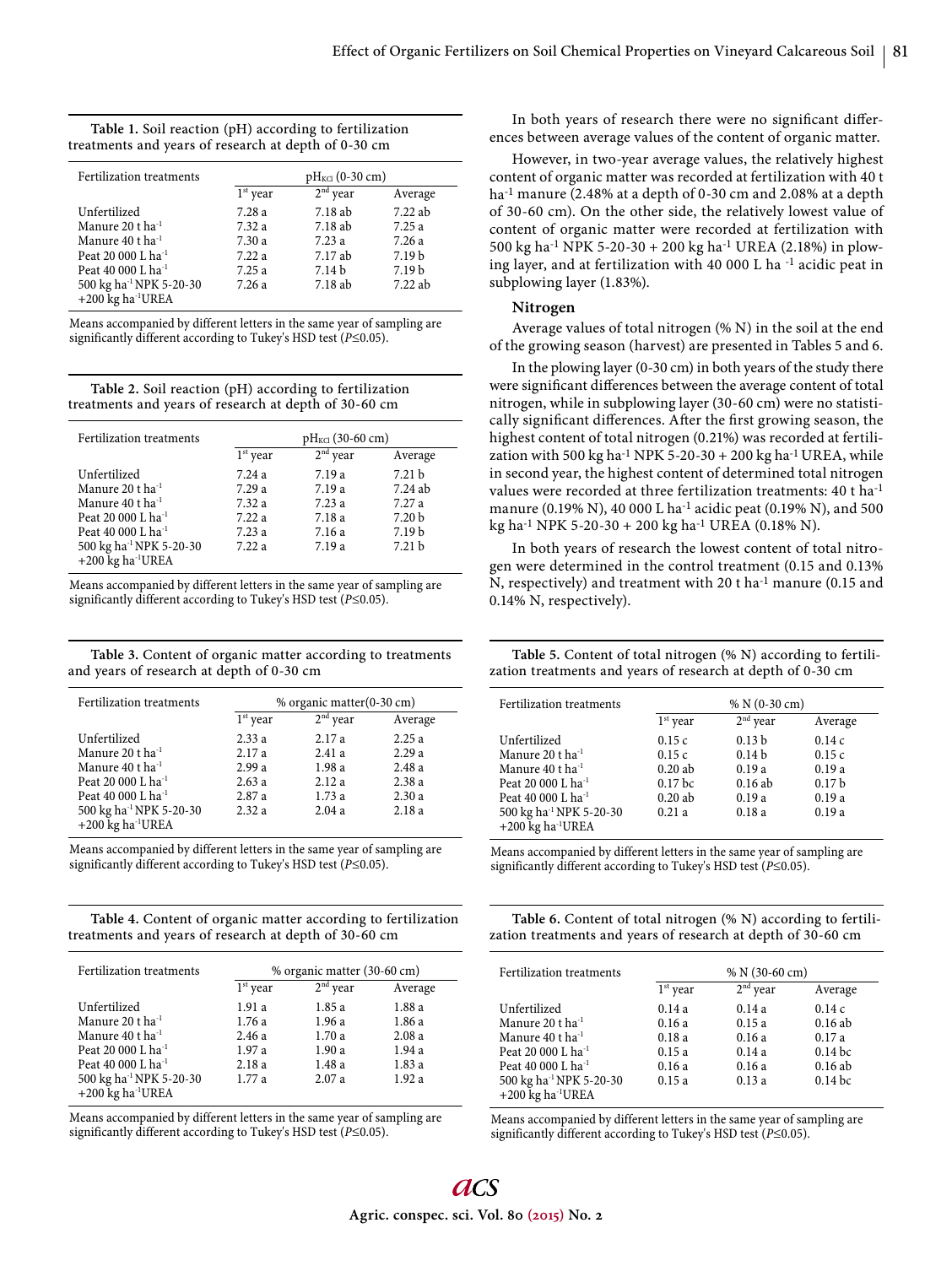Table 7. Content of available phosphorus (mg  $P_2O_5$  100 g<sup>-1</sup> soil) according to fertilization treatments and years of research at depth of 0-30 cm

| Fertilization treatments                                               | mg P <sub>2</sub> O <sub>5</sub> 100 g <sup>-1</sup> (0-30 cm) |                   |                   |
|------------------------------------------------------------------------|----------------------------------------------------------------|-------------------|-------------------|
|                                                                        | $1st$ year                                                     | $2nd$ year        | Average           |
| Unfertilized                                                           | 2.81c                                                          | 2.44 <sub>b</sub> | 2.62c             |
| Manure 20 t ha <sup>-1</sup>                                           | 7.01 <sub>b</sub>                                              | $4.34$ ab         | 5.68 bc           |
| Manure 40 t ha $^{-1}$                                                 | 13.13a                                                         | 6.01a             | 9.57a             |
| Peat 20 000 L ha <sup>-1</sup>                                         | 9.89 <sub>b</sub>                                              | $3.99$ ab         | 6.94 <sub>b</sub> |
| Peat 40 000 L ha <sup>-1</sup>                                         | 10.14 <sub>b</sub>                                             | 3.31 ab           | 6.73 <sub>b</sub> |
| 500 kg ha <sup>-1</sup> NPK 5-20-30<br>$+200$ kg ha <sup>-1</sup> UREA | 9.14 <sub>b</sub>                                              | $4.05$ ab         | 6.60 <sub>b</sub> |

Means accompanied by different letters in the same year of sampling are significantly different according to Tukey's HSD test ( $P \le 0.05$ ).

**Table 8.** Content of available phosphorus (mg  $P_2O_5$  100 g<sup>-1</sup> soil) according to fertilization treatments and years of research at depth of 30-60 cm

| Fertilization treatments            | mg P <sub>2</sub> O <sub>5</sub> 100 g <sup>-1</sup> (30-60 cm) |            |                   |
|-------------------------------------|-----------------------------------------------------------------|------------|-------------------|
|                                     | $1st$ year                                                      | $2nd$ year | average           |
| Unfertilized                        | 3.86 a                                                          | 3.01a      | 3.43 <sub>b</sub> |
| Manure 20 t ha <sup>-1</sup>        | 4.58 a                                                          | 3.56a      | 4.07 <sub>b</sub> |
| Manure 40 t ha <sup>-1</sup>        | 7.38 a                                                          | 4.93 a     | 6.15a             |
| Peat 20 000 L ha <sup>-1</sup>      | 5.43 a                                                          | 3.34a      | 4.38 ab           |
| Peat 40 000 L ha <sup>-1</sup>      | 6.13 a                                                          | 2.88a      | 4.51 ab           |
| 500 kg ha <sup>-1</sup> NPK 5-20-30 | 5.29a                                                           | 2.33a      | 3.81 b            |
| +200 kg ha <sup>-1</sup> UREA       |                                                                 |            |                   |

Means accompanied by different letters in the same year of sampling are significantly different according to Tukey's HSD test (P≤0.05).

# **Phosphorus**

Average values of available phosphorus at two depths (0-30 and 30-60 cm) at the end of the growing season (harvest) are shown in Tables 7 and 8.

In the plowing layer (0-30 cm) in both years of the study there were significant differences between the average content of available phosphorus, while in subplowing layer (30-60 cm) were no statistically significant differences.

According to the average values of individual treatments in both years of investigation statistically the higest content of available phosphorus were observed in fertilization with 40 t ha<sup>-1</sup> manure (13.13 and 6.01 mg  $P_2O_5$  100 g<sup>-1</sup>, respectively), while the lowest content of available phosphorus was observed in the control treatment (2.81 and 2.44 mg  $P_2O_5$  100 g<sup>-1</sup>, respectively).

According to the two-year average values of the individual treatments the highest content of available phosphorus in both investigated depths were found at fertilization with 40 t ha-1 manure (9.57 and 6.15 mg  $P_2O_5$  100 g<sup>-1</sup>, respectively). Significantly the lowest content of available phosphorus in the plowing layer was observed at the control treatment (2.62 mg  $P_2O_5$  100 g<sup>-1</sup>).

#### **Potassium**

Average values of available potassium at two depths (0-30 and 30-60 cm) at the end of the growing season (harvest) are shown in Tables 9 and 10.

Table 9. Content of available potassium (mg  $K_2O$  100  $g^{-1}$ soil) according to fertilization treatments and years of research at depth of 0-30 cm

| Fertilization treatments            | mg K <sub>2</sub> O 100 g <sup>-1</sup> (0-30 cm) |            |                    |
|-------------------------------------|---------------------------------------------------|------------|--------------------|
|                                     | $1st$ year                                        | $2nd$ year | Average            |
| Unfertilized                        | 13.53 <sub>b</sub>                                | 14.25a     | 13.89c             |
| Manure 20 t ha <sup>-1</sup>        | 30.38a                                            | 14.50 a    | 22.44 <sub>b</sub> |
| Manure 40 t ha <sup>-1</sup>        | 33.38 a                                           | 19.45a     | $26.41$ ab         |
| Peat 20 000 L ha <sup>-1</sup>      | 32.75a                                            | 16.05a     | 24.40 ab           |
| Peat 40 000 L ha $^{-1}$            | 33.00a                                            | 18.68 a    | 25.84 ab           |
| 500 kg ha <sup>-1</sup> NPK 5-20-30 | 38.63 a                                           | 17.45a     | 28.04a             |
| $+200$ kg ha <sup>-1</sup> UREA     |                                                   |            |                    |

Means accompanied by different letters in the same year of sampling are significantly different according to Tukey's HSD test ( $P \le 0.05$ ).

**Table 10.** Content of available potassium (mg  $K_2O$  100 g<sup>-1</sup> soil) according to fertilization treatments and years of research at depth of 30-60 cm

| Fertilization treatments            | mg K <sub>2</sub> O 100 g <sup>-1</sup> (30-60 cm) |                    |                    |
|-------------------------------------|----------------------------------------------------|--------------------|--------------------|
|                                     | $1st$ year                                         | $2nd$ year         | Average            |
| Unfertilized                        | 14.80 a                                            | 14.33 ab           | 14.56c             |
| Manure 20 t ha <sup>-1</sup>        | 25.55a                                             | 12.73 <sub>b</sub> | 19.14 <sub>b</sub> |
| Manure 40 t ha <sup>-1</sup>        | 28.88 a                                            | $16.30$ ab         | $22.59$ ab         |
| Peat 20 000 L ha <sup>-1</sup>      | 26.13a                                             | 14.95 ab           | $20.54$ ab         |
| Peat 40 000 L ha <sup>-1</sup>      | 28.75 a                                            | 17.73 a            | 23.24a             |
| 500 kg ha <sup>-1</sup> NPK 5-20-30 | 28.00 a                                            | 15.70 ab           | 21.85 ab           |
| $+200$ kg ha <sup>-1</sup> UREA     |                                                    |                    |                    |

Means accompanied by different letters in the same year of sampling are significantly different according to Tukey's HSD test (P≤0.05).

Considering the average values of fertilization treatment, statistically significant differences in plowing layer was found in the first, while in subplowing layer statistically significant differences were found in the second year of study.

In plowing layer, significantly the highest content of available potassium in the first year of research were found in all treatments of fertilization: 500 kg ha<sup>-1</sup> NPK 5-20-30 + 200 kg ha<sup>-1</sup> UREA (38.63 mg K<sub>2</sub>O 100 g<sup>-1</sup>) 40 t ha<sup>-1</sup> manure (33.38 mg K<sub>2</sub>O 100 g<sup>-1</sup>), 40 000 L ha<sup>-1</sup> acidic peat (33.00 mg K<sub>2</sub>O 100 g<sup>-1</sup> soil), and 20 000 L ha<sup>-1</sup> acidic peat (32.75 mg  $K_2O$  100 g<sup>-1</sup>) and 20 t ha<sup>-1</sup> manure (30.38 mg K<sub>2</sub>O 100 g<sup>-1</sup>) in relation to the control treatment (13.53 mg K<sub>2</sub>O 100 g<sup>-1</sup>).

In the second year of study, in subplowing layer statistically the highest content of available potassium was observed in fertilization with 40 000 L ha<sup>-1</sup> acidic peat (17.73 mg K<sub>2</sub>O 100 g<sup>-1</sup>), and the lowest content at fertilization with 20 t ha-1 manure  $(12.73 \text{ mg K}_2\text{O } 100 \text{ g}^{-1}).$ 

According to the two-year average values of certain treatments significantly the highest content of available potassium in plowing layer was observed at fertilization with 500 kg ha-1 NPK 5-20-30 + 200 kg ha<sup>-1</sup> UREA (28.04 mg K<sub>2</sub>O 100 g<sup>-1</sup>), while in subplowing layer this value was the highest at fertilization with 40 000 L ha<sup>-1</sup> acidic peat (23.24 mg  $K_2O$  100 g<sup>-1</sup>). Statistically significant the lowest content in both investigated depths was recorded at control treatment (13.89 and 14.56 mg  $K_2O$  100  $g^{-1}$ , respectively).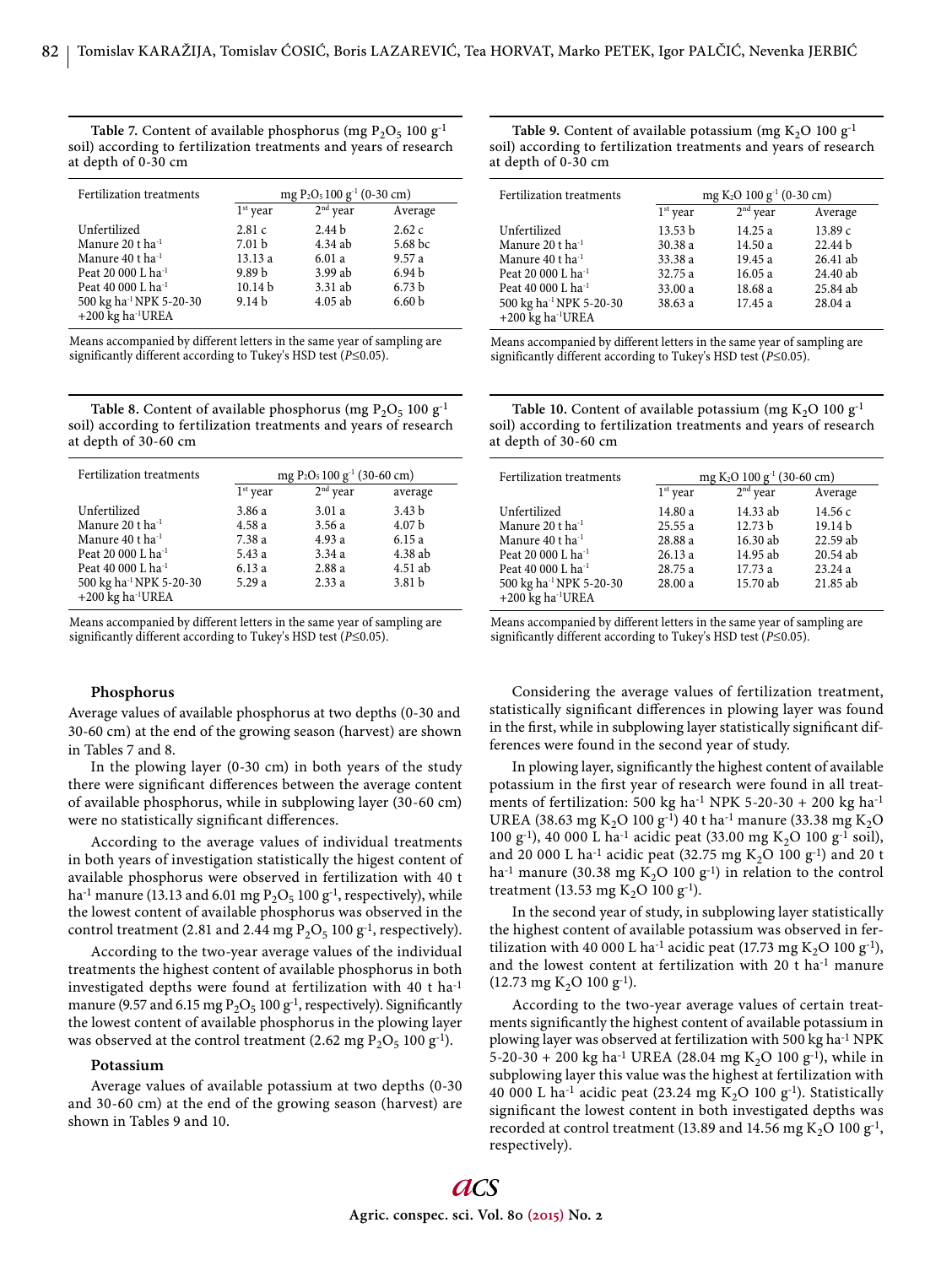# **Discussion**

According to results of this research, depending on the year and depth, organic fertilizers were significantly affected the soil reaction, nitrogen, and physiologically active phosphorus and potassium.

Decrease of soil reaction in plowing layer (0-30 cm) was mostly influenced by the application of acidic peat ( $pH_{KCl} = 7.19$ ) regardless of the applied dose (20 t ha<sup>-1</sup> and 40 t ha<sup>-1</sup>). However, the application of manure (20 t ha<sup>-1</sup> and 40 t ha<sup>-1</sup>) resulted in an increase of soil reaction in both examined depth ( $pH_{KCl}$  = 7.25;  $pH_{\text{KCl}}$  = 7.26), which is in accordance to Petek (2008), although Edmeades (2003) concluded that there is no consistent or significant influence of organic fertilizer to the change of pH in the soil.

Average content of total nitrogen in plowing layer was in the range 0.14 to 0.19% N, and in subplowing layer from 0.14 to 0.17% N. Increasing of the content of total nitrogen in plowing layer was equally influenced by three fertilization treatments (40) t ha<sup>-1</sup> manure, 40,000 L ha<sup>-1</sup> acidic peat, and fertilization with 500 kg ha<sup>-1</sup> NPK 5-20-30 + 200 kg ha<sup>-1</sup> UREA), which was expected considering the content of nitrogen in these fertilizers, and it's in accordance with Mao et al. (2008). This effect in subplowing layer was kept only by treatment with 40 t ha-1 manure.

An average content of available phosphorus in plowing layer varied in the range from 2.62 to 9.57 mg  $P_2O_5$  100 g<sup>-1</sup> soil, and in subplowing layer from 3.43 to 6.15 mg  $P_2O_5$  100 g<sup>-1</sup> soil. The highest content of available phosphorus in both investigated depths were determined at fertilization with 40 t ha-1 manure (9.57, and 6.15 mg  $P_2O_5$  100 g<sup>-1</sup> soil). That could be compared with the results of Courtney and Mullen (2008), while Kaur et al. (2005) recorded the highest amount of available phosphorus at fertilization with combination of organic and mineral fertilizers.

Average amounts of available potassium in plowing layer varied in the range from 13.89 to 28.04 mg  $K_2O$  100 g<sup>-1</sup> soil, and in subplowing layer from 14.56 to 23.24 mg  $K_2O$  100 g<sup>-1</sup> soil. The higest content of available potassium in the plowing layer was observed at fertilization with 500 kg ha<sup>-1</sup> NPK 5-20-30 + 200 kg ha-1 UREA, which was expected due to the content of potassium in the mentioned mineral fertilizer.

# **Conclusions**

Decrease of soil pH, according to the average annual values of treatment, in plowing layer (0-30 cm) was determined at fertilization with 20 000 or 40 000 L ha-1 acidic peat, whereas a significant increase in pH was recorded with the fertilization 20 t ha<sup>-1</sup> and 40 t ha<sup>-1</sup> (pH 7.26) of manure.

Fertilization relatively increased the content of organic matter. In both examined depths relatively highest content of organic matter was determined at fertilization with 40 t ha-1 manure.

Significant increase of total nitrogen in plowing layer was affected by three fertilization treatments, while in subplowing layer, the highest content of total nitrogen was recorded at fertilization with 40 t ha-1 manure.

The highest content of available phosphorus in both investigated depths were determined at fertilization with 40 t ha-1 manure.

In the first year all treatments of fertilization significantly raised level of available potassium, while this effect in the second year, as well as in subplowing layer was weaker.

Therefore, fertilizing with different organic fertilizers significantly influenced the most of studied chemical properties of the soil, especially in plowing layer (0-30 cm).

According to this study, the most positive effects was found by applying of higher doses of farmyard manure. However, farmyard manure causes an increase in the pH value which is undesirable in calcareous soils. Therefore, combination of farmyard manure and acidic peat should be investigate in order to avoid this undesirable effect.

## **References**

- Abebe G., (2001). Effect of Manure on Some Physico-chemical Properties of Calcareous Soil, Yield and Quality of Cowpea [Vigna unguiculata (L.) Walp.] Under greenhouse conditions. M.S. Thesis, University of Jordan, Amman, Jordan.
- Abu-Zahra T.R. and Tahboub A.B. (2008). Effect of Organic Matter Sources on Chemical Properties of the Soil and Yield of Strawberry under Organic Farming Conditions. World Applied Sciences Journal 5 (3): 383-388
- AOAC. (1995). Officinal method of analysis of AOAC International. 16th Edition, Vol. I, Arlington, USA
- Baldock J.A., Nelson, P.N. (2000). Soil organic matter. In: Handbook of Soil Science. CRC Press, Boca Raton, FL, USA, B25-B84
- Bulluck L.R., Brosius M., Evanylo G.K., Ristaino J.B. (2002). Organic and synthetic fertility amendments influence soil microbial, physical and chemical properties on organic and conventional farms. Applied Soil Ecology, 19:147–160
- Cajuste L.J., R.J. Laird, L. Cajuste, and B.G. Cuevas (1996). Citrate and oxalate influence on phosphate, aluminum, and iron in tropical soils. Commun. Soil Sci. Plant Anal. 27:1377-1386
- Courtney R.G., Mullen G.J. (2008). Soil quality and barley growth as influenced by the land application of two comost types. Bioresource Technology. 99(8):2913-2918
- Doran, J.W. and T.B. Parkin (1994). Defining and Assessing Soil Quality. In: Defining Soil Quality for a Sustainable Environment, Doran, J.W., D.C. Coleman, D.F. Bezdicek and B.A. Stewart (Eds.). Soil Science Society of America, Madison, WI., USA., pp: 3-21.
- Edmeades D. C. (2003). The long-term effects of manures adn fertilisers on soil productivity and quqlity: a review. Nutrient Cycling in Agroecosystems 66:165-180
- Egner H., Riehm H., Domingo W. R. (1960). Untersuchung über die chemische Bodenanalyse als Grundlage für die Beurteilung des Nahrstoffzustanden der Boden. II, Chemische Extraktionsmethoden zur Phosphor und Kaliumbestimmung - K. Lantbr. Hogsk. Annir. W.R. 1960, 26: 199-215
- Herak Ćustić, M.; Gluhić, D.; Peršurić, Đ.; Petek, M.; Čoga, L.; Vukelić, M.; Slunjski, S. (2009). Dinamika cinka u listu vinove loze na karbonatnim tlima. Zbornik radova 44. hrvatskog i 4. međunarodnog simpozija agronoma, Osijek, 832-836
- Herencia J. F., Ruiz J. C., Morillo E., Melero S., Villaverde J., Maqueda C. (2008). The effect of organic and mineral fertilization on micronutrient availability in soil. Soil Science, 69-80
- HRN ISO 10390 (2004) Soil quality Determination of pH
- HRN ISO 14235:1998 (1998). Soil Quality–Determination of organic carbon by sulfochromic oxidation
- Kaur K., Kapoor K. K., Gupta A. P. (2005). Impact of organic manures with and without mineral fertilizers on soil chemical and biological properties under tropical conditions. J. Plant Nutr. Soil Sci., 168:117-122